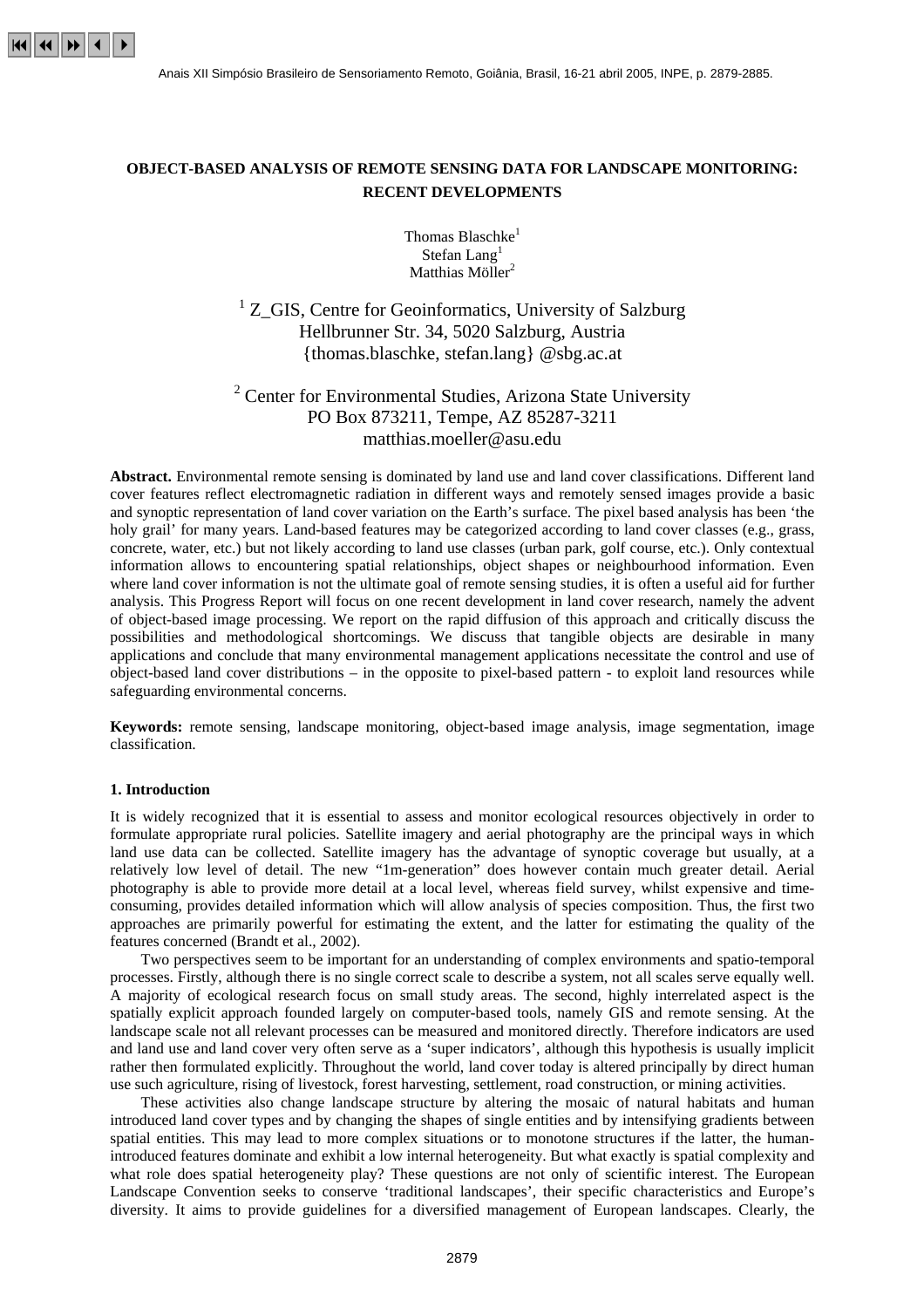concept and meaning of the word 'landscape' has changed through time, landscapes are increasingly being recognised as a fundamental part of our natural, historical, cultural and scientific heritage and it is acknowledged that they serve as the basis of our territorial identification. We start from the hypothesis that for remotely data based monitoring approaches we need more sophisticated ways to exploit contextual information and to allow for multi-scale investigations.

#### **2. Landscape monitoring and scale implications**

Since the start of the first civilian Earth observation satellite Landsat 1 a widely used analysis strategy is to assign the analysis and interpretation scale to the pixel dimension. This is regarded as being straightforward when the typical size of the objects of interests are in the range of the pixel dimension or smaller. A vast majority of applications rely on this basic image processing concepts developed in the 1970s: one spatial scale, per-pixel classification of a multi-scale spectral feature space. Burnett and Blaschke (2003) have argued that this methodology does not make sufficient use of spatial concepts of neighbourhood, proximity or homogeneity.

In high resolution imagery the user is challenged with the fact that what may have seen to be a relatively homogeneous forest canopy cover in a Landsat imagery may exhibit enormous internal variation in a Quickbird image. This requires a "zoom-out" perspective: in order to get an understanding the user tries to get a broader view including context information. Another aspect is object recognition and feature extraction: only recently these approaches which are common in specific applications e.g. road extraction, building reconstruction etc., are integrated into "wall-to-wall" classifications. A common denominator of both the geometric and the thematic aspects of object generation is that trends in computer vision also try to recognise objects in images by first isolating components of objects and the relationships between them (Sowmya and Trinder, 2000).

This multifaceted notion of landscape is a challenge to landscape monitoring. For land use and land cover as super indicators we do have hundreds of measures of the spatial arrangement of the constituting spatial entities of a landscape, sometimes called landscape metrics. A prerequisite is the dissecting of the whole at a chosen scale. Ecologists define scale as having two components: grain and extent. Grain corresponds to the smallest spatial sampling units used to gather a series of observations. Extent is the total area over which observations of a particular grain are made (O'Neill and King, 1998). It is more and more recognized that many processes in nature produce clusters of entities that are typically generated by a small set of self-organizing principals (Allen and Starr, 1982). These entities emerge at specific scales, and result in visually distinct spatial patterns.

Developing rules for identifying the 'correct' scale for a particular application is an important field of current research. Spatial statistics aims to identify scales through fractal analysis or multiple regression techniques (e.g. Gergel et al., 1999). Nevertheless, the identification of a suite of scales or multi-scale analysis is still a developing field. Similarly, issues of extrapolating to broader scales in space and time, or scaling up, continue to be a cutting edge of research in landscape ecology (Turner et al., 2001, p.40). The same is true for scaling down issues.

Complexity can best be explored using spatial analysis tools based on concepts of landscapes as continuums that can be partially decomposed into objects or patches. Complex systems are inherently multiscale systems. Thus to monitor, model, and manage our interaction within the landscape, we require appropriate approaches to assess the multiscale dynamics of such systems, and the ability to link these dynamics at multiple scales. But in practice even the first part, to analyse and describe multiscale pattern is crucial and not fully operational although various methodologies were suggested (e.g. Hay et al., 2001, 2002). Hierarchy theory was developed in the framework of general systems theory, mathematics and philosophy in the 1960s and 1970s (Wu and Loucks, 1995) as a conceptual framework that built upon the idea of natural scales. In general terms, a hierarchy may be defined as 'a partial ordering of entities' (Simon, 1973). The underlying idea is that ecosystem units are both objects and parts of objects at a higher level at the same time. This concept is central to Hierarchy theory, as described by Koestler (1967) and Simon (1973). These 'holons' or 'object-not-objects' (suggested by Burnett and Blaschke, 2002) are derived from theories of complexity, emergence, hierarchy, scale and non-linearity. Wu (1999) has synthesized this body of theory and added the patch-matrix ideas of Forman (1995), suggesting a 'theoretical framework' (paradigm according to Wu) called Hierarchical Patch Dynamics. The central tenets of HPD are summarized below:

- ! Ecological systems can be perceived as spatially nested patch hierarchies, in which larger patches are made up of smaller, functioning patches.
- ! The dynamics of a given ecological system can be derived from the dynamics of interacting patches at adjacent hierarchical levels. Patches at higher levels impose top-down constraints to those lower levels by having slower or less frequent processes, while lower levels provide initiating conditions and mechanistic explanations for, and give apparent identity to, higher levels through interactions among patches.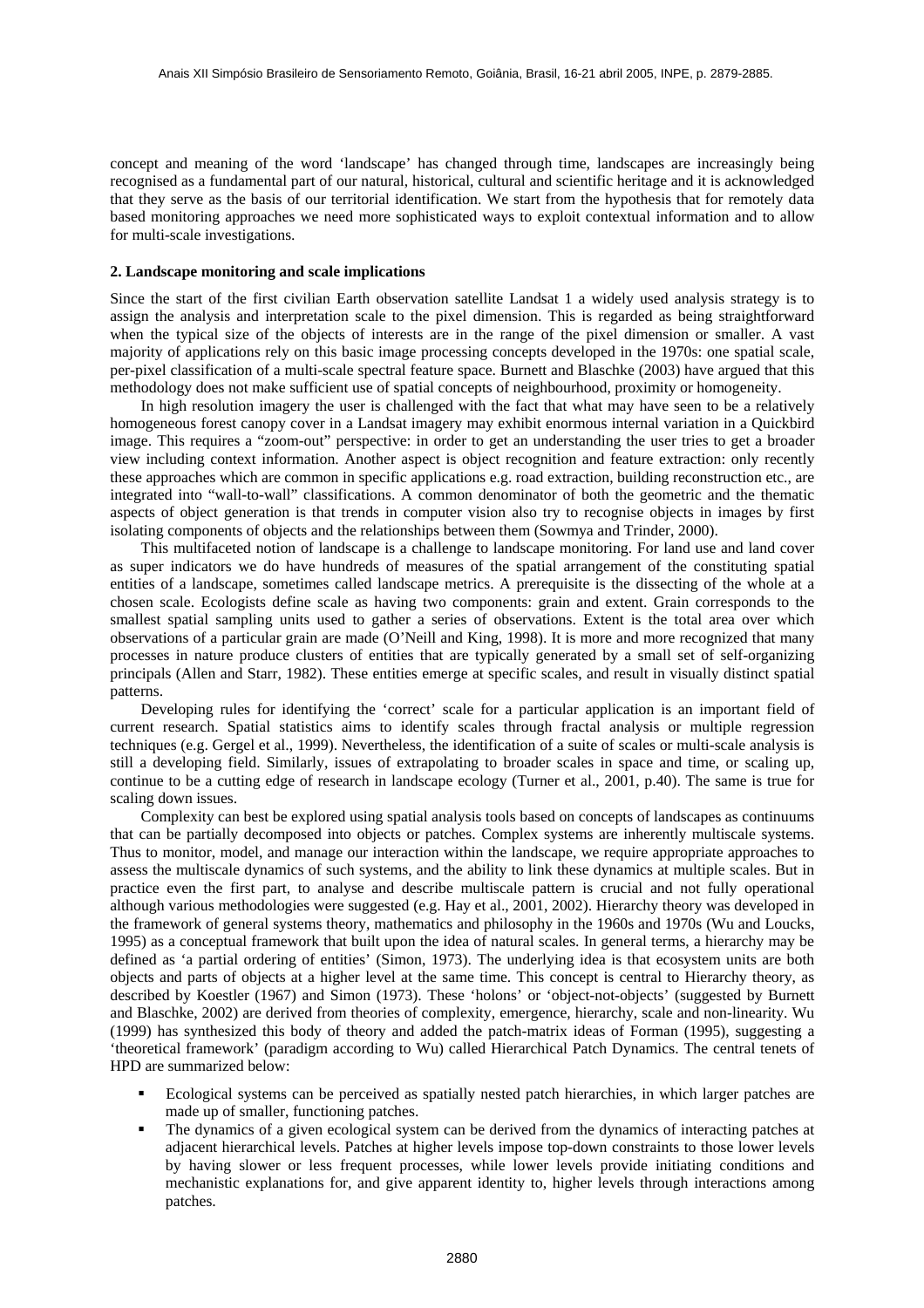Pattern and process have components that are reciprocally related, both pattern and process, as well as their relationship, change with scale.

Hierarchies are composed of interrelated subsystems, each of which in turn is made of smaller subsystems until a lowest level is reached. More formally, a hierarchically organized system can be seen as a nested system (Figure 1) in which levels corresponding with progressively slower behaviour are at the top (Level +1), while those reflecting successively faster behaviour are seen as lower levels (Level -1). The level of interest is referred to as the Focal Level (Level 0).

Burnett and Blaschke (2003) introduced a five-step methodology based on multi-scale segmentation and object relationship modelling. They built on the Hierarchical Patch Dynamics paradigm (HPD, Wu and Loucks 1995). Burnett and Blaschke adopted HPD as the theoretical framework to address issues of heterogeneity, scale and quasi-equilibriums in landscapes. Hay et al. (2003) compared different strategies to identify scales in spatial data and consequently evaluated different multiscale analysis methodologies. From these and other studies we conclude that the fixation to the pixel resolution as the one and only dimension seems to be a little bit limited.

#### **3. Tangible objects – image segmentation**

Usually, GIS representations of spatial phenomena and processes are discretized into spatial objects, raster or vector objects. The implicit modelling step behind is sometimes not documented: How are boundaries and objects created? Our discretization abilities are relatively effective so that we rarely have to think of a fluxgradient conceptualization of Nature. Instead we jump between scales of domain, treating them independently. But it takes human convention to discretize, discuss, compare and inventory objects. Thus, it is doubtful that there are any a priori objects in our ecological theory-based system, scanning electron microscopes and satellites, are relative and biased: prejudiced by their spatial, temporal and spectral characteristics (Burnett and Blaschke, 2002).

The conceptual models currently employed for digital geographic data analysis and representation do not incorporate any explicit consideration of how humans cognitively use geographic knowledge. While a number of GIS researchers have explored characteristics of cognitive representation and conceptual modelling (e.g. Mark and Frank, 1996), they have not extended their findings into a usable framework for landscape analysis. Burnett and Blaschke (2003) demonstrated the utility of the HPD framework as a theoretical basis for a multi-scale object based landscape analysis and extend it to remote sensing data in an integrated GIS/remote sensing software environment. Introducing GIS functionality in image processing is considered as one step to overcome the classic 'pixel-centred' image analysis and the focusing on one single scale. In Geographic Information Science, object-oriented techniques have primarily been applied to the representation of complex geometry of geographic phenomena while they are used herein to model semantic relationships between objects at different levels or scales, respectively and to express knowledge about their structure, texture, shape or neighbourhood relations.

The most widely used methodological step to derive areas of interest is image segmentation. Traditional image segmentation methods have been commonly divided into three approaches: pixel-, edge and region based segmentation methods (for a comprehensive discussion see Blaschke et al., 2004). In an object-based environment we conceptually work on polygons and therefore may use all structural properties for classification (Blaschke and Strobl, 2001). Structural properties comprise all geometrical or morphometrical characteristics as well as topological and hierarchical characteristics. When segmenting an image on several scales (MSS), we can classify the generated segments by modelling their structural properties (ORM). Hierarchical properties of image segments can be expressed by various measures characterizing the averaged properties of (sub)-objects and/or their spatial arrangement (proximity measures). However, in some cases ORM cannot provide a solution for the intended modelling of a target class. This applies when the required geometry of the target class polygons is not provided by segmentation due to restrictions of (region- or edge-based) segmentation algorithms. In many cases the human brain can easily manage to detect and delineate features that otherwise in a machine-based way are hardly to extract. This we can prominently observe for features whose boundaries are mentally constructed and not directly seen in an image.

## **4. Integrating knowledge other than reflection values: Examples**

Knowledge is a cumulative understanding of information, i.e. an overall representative structure and a set of generalized rules of the relevant phenomenon. Here, we use the term knowledge for all levels of derived description, including information, in order to distinguish it from observational data and to use it in the classification process of landscape elements. The proposed framework and the semantic modelling approach built upon it allow for the derivation of a geographical model capable of representing both observational data, as well as higher-level semantic abstractions that can be derived from that data and external expert knowledge. The analysis methodology is designed to utilize information in the scales inherent in our spatial (image) data sets in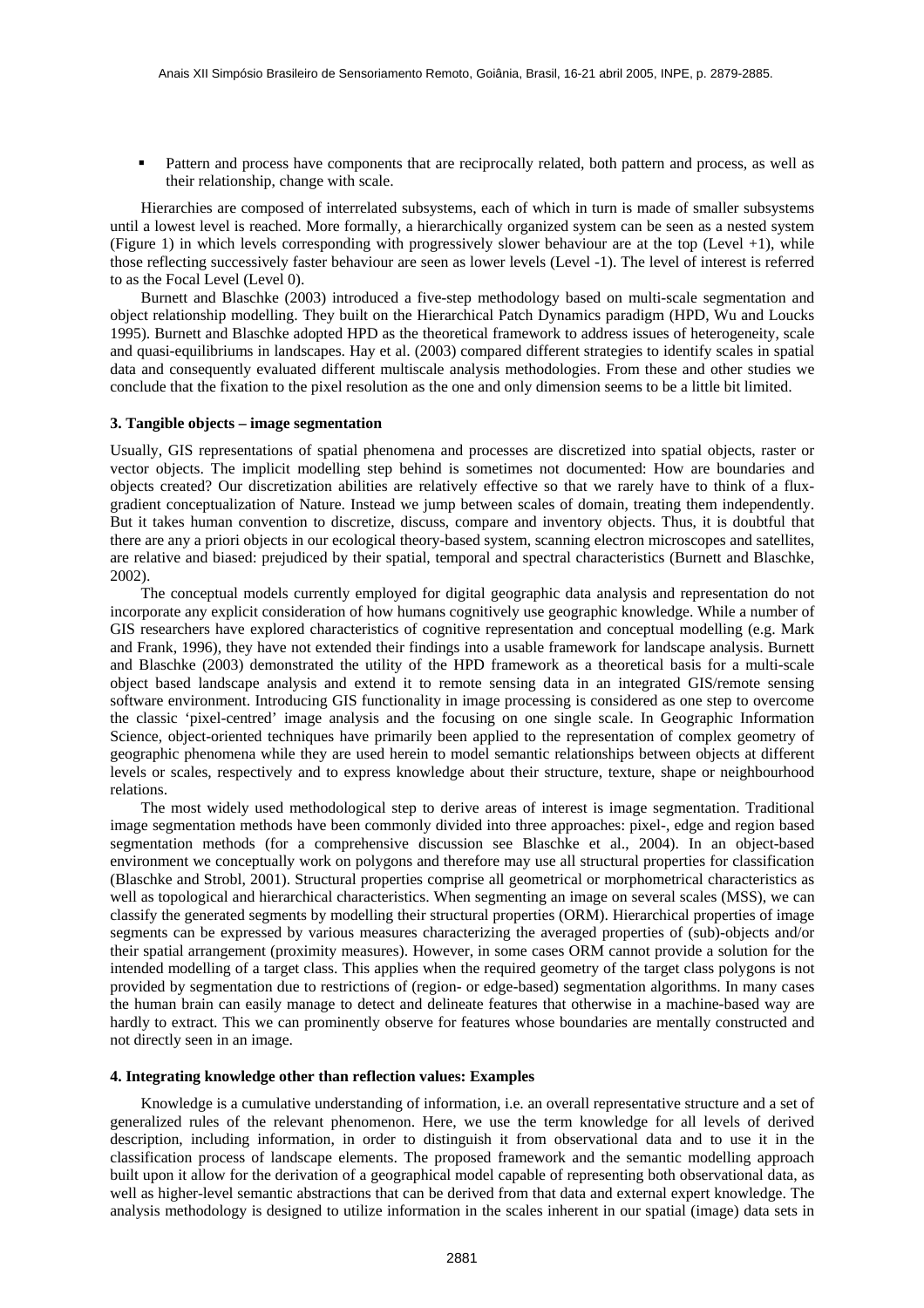addition to a range of auxiliary data sets. Scales in plural refers to the exercising of a multi-scale image data set, including both airborne and satellite data, but also to the scales of information inherent in single images. The latter is possible because the multi-scale segmentation / object relationship modelling methodology is a move away from pixel-based analysis, to an object-based analysis, and multiple scales of objects can be explored within a single data set. The applicability of the methodology is proofed in ongoing projects in several study areas in Europe.

#### **4.1 Fine-scaled changes in a mire system and alpine pastures**

For a remnant mire (Wenger Moor) in the Province of Salzburg, Austria, a multi-temporal analysis and change detection has been performed to encompass the complex living ecosystem. Ecosystem integrity assessment requires a systematic assay of processes occurring across a range of time scales. Using an MSS/ORM approach, changes in the mire's ecological status be detected on remotely sensed images and spatially analyzed on aggregated levels. Therefore expensive fieldwork can be targeted by pre-selecting areas of change dynamics. This study aimed at the detection of fine-scaled change dynamics that reflect human-induced changes due to activities within the bog (drainage, wood planting and logging) and in its immediate surrounding (agricultural cultivation). The focus is set on remnants of active raised bog that have changed to degraded raised bogs due to changes in vegetation and bush encroachment (mainly *Pinus mugo*).

A time series of three aerial photographs of the bog (1953, 1976 and 1999) has been used showing different spectral characteristics: a black and white panchromatic photo (1953), a three-band colour infrared air-photo (1976), and a three-band colour air-photo (1999). All aerial photographs were resampled to a spatial resolution of 0.37m. By applying a hierarchical image segmentation (MSS) polygons were created on two scale levels revealing homogenous units on different levels of aggregation. In the Wenger Moor case study two such levels were created, namely the level of elementary landscape units (level -1) and the reporting or mapping level (level 0). Level -1 is classified by collecting representative samples for each basic class throughout the image. Classification of this level was done using a nearest-neighbour classifier that has been by optimized by feature space de-correlation. The second step (ORM) defines class composition by modelling the relationships among the segmented image objects and utilizing expert knowledge for semantic and structure-related descriptions of the specific target classes. By explicit integrating expert knowledge the process of classifying becomes more objective and transparent.

On the mapping level classes are established according to the specific stages of degradation in the bog (**figure 1**). Representative image sections were documented as structural signatures (Lang et al., in press) according to their typical spectral, textural and contextual characteristics. The geometry that shows the spatial distribution of degraded stages has been produced by a rule set that can be fully reconstructed. Based on a production system the outcome strictly depends on the underlying object relationship model, but is also flexible for adaptations when changes in the parameterization are required.

Post-classification change detection as the final step revealed to which degree the original open raised bog has been transformed to the other degradation stages. It turned out that within the 25 years between 1976 and 1999 an area of 3.3 ha has been lost in favour of the three different degradation stages heath (0.2 ha), bushes (2.1 ha) and tress (1.0 ha).



**Figure 1:** Classification of a CIR aerial photograph from 1976. From the original image (*left*), first the level -1 was classified *(middle)* showing high detailed (single bushes in dark green; pathes, peat extraction areas in red). Classified image-objects were then aggregated in the focal mapping level (*right*). Bush encroachment is low and the undisturbed active raised bog (bright green) is still dominant.

The second example comprises a mountainous landscape in the same province. Dominated by intensive grazing over centuries the landscape faces recent changes due to the socio-economic situation, namely the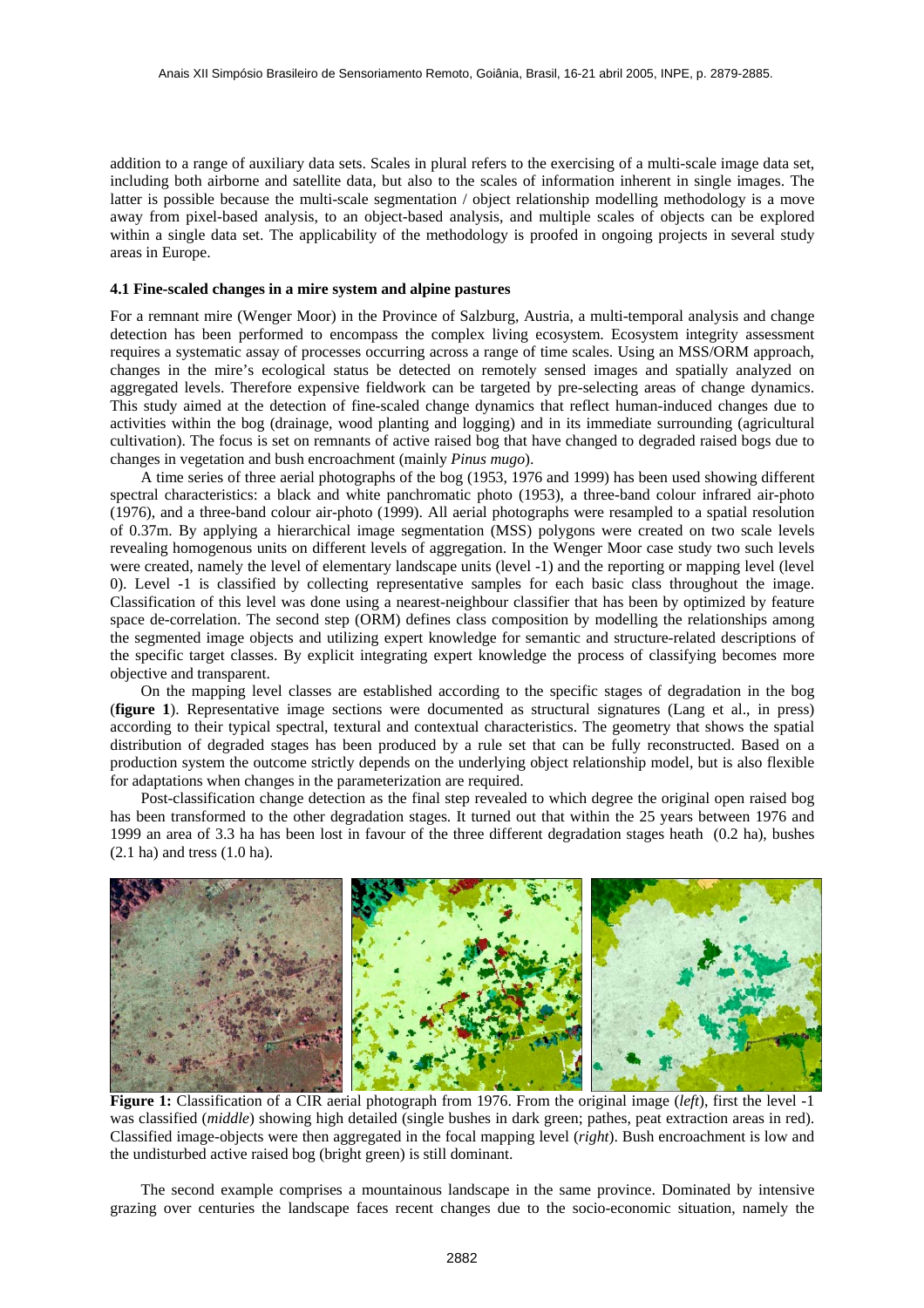extensification of agriculture in peripheral areas. The methodology is applied to a classification of different types of meadows and pastures according to their texture. Some pastures exhibit specific characteristics while they show at the same time similar reflection values per pixel in an infrared aerial photography. The exploration and understanding of this spatial pattern opens new ways to explore and understand changes of the driving processes and will enable landscape planners to design grazing schemes to preserve the cultural landscape.

The driving factors of the prevailing landscape changes are very different from most areas in Europe where intensification of land use and urbanisation are the main pressure indicators. In large parts of the Eastern Alps, it is the decreasing use followed by land abandonment. A phase of encroachment of bushes und shrubs, mainly mountain pine (*Pinus mugo*) new morphodynamics systems are initiated. The vegetation higher than grass allows more snow accumulation and shows more friction for avalanches. Studies demonstrated that less intensive human management (removal of brushwood, clearing of avalanche deposits on the pastures, draining waterlogged areas) on this alpine pastures lead to erosion problems.

The two case studies are controversy not just because they belong to totally different ecosystems and landscapes. The nature conservation problems studied somehow contradictory. The *Pinus mugo* bushes are a priority species in the case of the mountainous zone while they follow anthropogenic transformations in the mire system and are to be removed in the central parts of the mire system. The methodology supports both aspects. Rather then treating bush encroachment as texture in remote sensing images the bushes are created as (sub) objects in a database and are being modelling with GIS rules. The multi-scale segmentation / object relationship modelling methodology of Burnett and Blaschke (2003) has been proved to address the changing environmental conditions in both studies. The scale of interest (focal scale in hierarchy theory) is in both cases dictated by the research question and the multiscale exploration of pattern addresses the utilization of the corresponding lower or higher levels. Fine-scale processes are viewed as the details being required for explaining the phenomena at the focal scale. Through the integration of GIS rules based on sub-objects we were able to address and quantify a 'within-patch-diversity' (Blaschke, 1995) for the focal scale.

# **4.2 Urban applications**

Remote sensing imagery of urban areas usually provides a very high resolution in the range from 0.1m – 0.2m. Human interpreters clearly identify the different urban features contained in the imagery without any training, even without any general experience in remote sensing image analysis. They just may use their trained knowledge of the ground appearance of features. Mainly different shapes and colours can be differentiated in these aerial photos, when they are used without any additional equipment like stereo interpreters etc.

These artificial objects consist of a more or less regular shape with sharp edges and a straight border to their neighbouring objects (e.g. buildings, cars, trucks). Those manmade features do not show the huge shape variety as well as the uniqueness of natural objects. The surrounding borderline of manmade features appears in most case shorter compared to natural objects. Using spectral reflectance as one classification criteria and in addition some special tools of sophisticated software like: degree of compactness in relation to the ideal compact feature, a circle, length of the surrounding borderline and size of an object, a reliable detection is possible. Working on an extremely large scale good results for the automated detection of buildings have been carried out by Hoffmann and van der Vegt (2001). In this research airborne scanner data with an extremely high spatial resolution of 0.15m per pixel have been used, providing a really large scale. The spectral resolution consists of the blue, green, NIR and SWIR bands. Though this are not the most valuable image data for the detection of urban buildings, the investigation led to high classification accuracies in terms of building extraction. However some manual edits are still necessary for this method, the complete reconstruction of exact building ground plans needs additional future research.



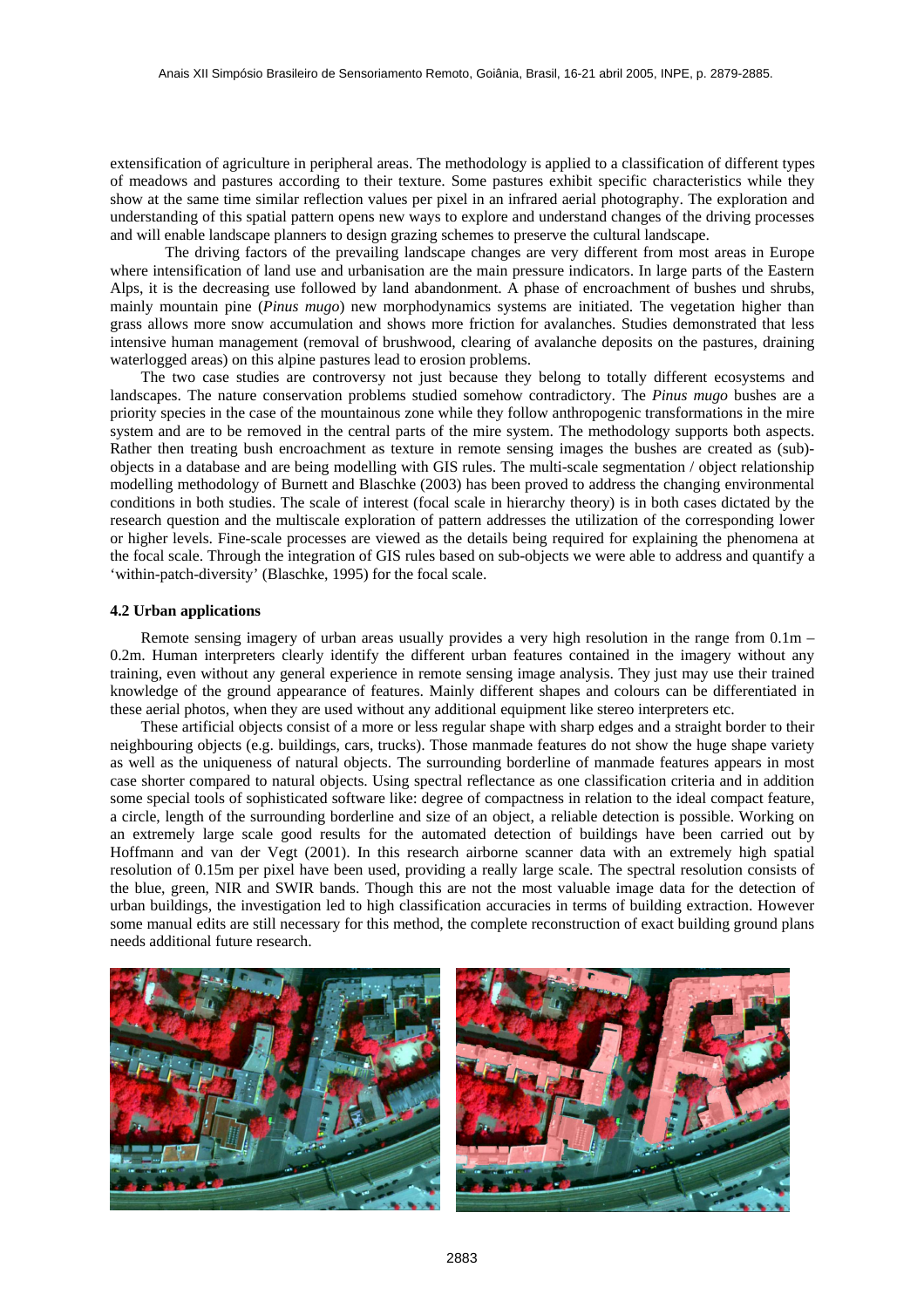**Figure 2**: Color Infrared (CIR) Aerial Scanner Image (spatial resolution: 0.2m, size: 210m x 150m) (*left*). Extracted Buildings (light red) using advanced Texture and Shape Information in an object oriented software environment (*right*).

## **5. Conclusions and outlook**

Only recently a larger portion of the remote sensing community pays attention to the fact that levels of organization are not scalar but rather definitional — in that they come solely from the observer (or point of observation) — and at each user defined level, phenomena exhibit properties that do not exist at other levels. This underscores the importance of a solid understanding of the objects of interest. Jelinski and Wu (1996) concluded from a thorough literature review that there was no suitable encompassing theory for indicating how sensitive results are to the scale of the analysis and to variations in the way in which data are represented. As Gardener (1998) states, the identification of appropriate scales for analysis and prediction is an interesting and challenging problem. Even if the factors producing scale-dependent patterns may not be clearly understood, accurate and reliable descriptions of scale-dependent patterns and processes are required to design data sampling procedures and test the accuracy and reliability of methods of the analysis and consequently modelling procedures. The object-based approach is currently very much associated with one commercial software package (eCognition, Benz et al., 2004) although neither contextual image classification nor image segmentation is new. Apparently, a methodology/paradigm will only get wide attention if the tools necessary are readily available.

#### **References**

Allen, T.F., Starr, T.B. **Hierarchy Perspective for Ecological Complexity**. University of Chicago Press, Chicago, 310 pp, 1982..

Benz, U., Hofmann, P., Willhauck, G., Lingenfelder, I., Heynen, M. Multi-resolution, object-oriented fuzzy analysis of remote sensing data for GIS-ready information. **ISPRS Journal of Photogrammetry & Remote Sensing** 58, 239– 258, 2004.

Blaschke, T. Measurement of structural diversity with GIS - Not a problem of technology. In: **JEC Joint European conference on Geographical Information**, conference proceedings, vol. 1, IOS press, The Hague, NL, 334-340, 1995.

Blaschke, T. **A multiscalar GIS / image processing approach for landscape monitoring of mountainous areas.** In: Bottarin, R. and Trappeiner, U. (eds.): Interdisciplinary Mountain Research, Blackwell Science, 12-25, 1995.

Blaschke, T. and Strobl, J. What's wrong with pixels? Some recent developments interfacing remote sensing and GIS. **GIS – Zeitschrift für Geoinformationssysteme** 14(6), 12-17, 2001.

Blaschke, T., Burnett, C., Pekkarinen, A. New contextual approaches using image segmentation for object-based classification. In: De Meer, F. and de Jong, S. (eds.): **Remote Sensing Image Analysis: Including the spatial domain**. Kluver Academic Publishers, Dordrecht, 211-236, 2004.

Burnett, C. and Blaschke, T. Objects / not-objects and near-decomposability: ecosystems and GI. In: NCGIA (ed.), **GIScience 2002**, Boulder, 225-229, 2002.

Burnett, C. and Blaschke, T. A multi-scale segmentation / object relationship modelling methodology for landscape analysis. In: **Ecological Modelling** 168(3), 233-249, 2003.

Forman, R. **Land mosaics. The ecology of landscapes and regions**. Cambridge University Press, Cambridge, 1995.

Gardener, R.H. **Pattern, process and the analysis of spatial scales**. In: Peterson, D.L., Parker, V.T. (eds.), Ecological Scale. Colombia University Press, New York, 17–34, 1998.

Gergel, S.E., Turner, M.G., Kratz, T.K. **Scale-dependent landscape effects on north temperate lakes and rivers. Ecological Applications** 9:1377-1390, 1999.

Hay, G.J., Marceau. D.J., Dubé, P., Bouchard, A. A Multiscale Framework for Landscape Analysis: Object-Specific Analysis and Upscaling. **Landscape Ecology** 16(6): 471-490, 2001.